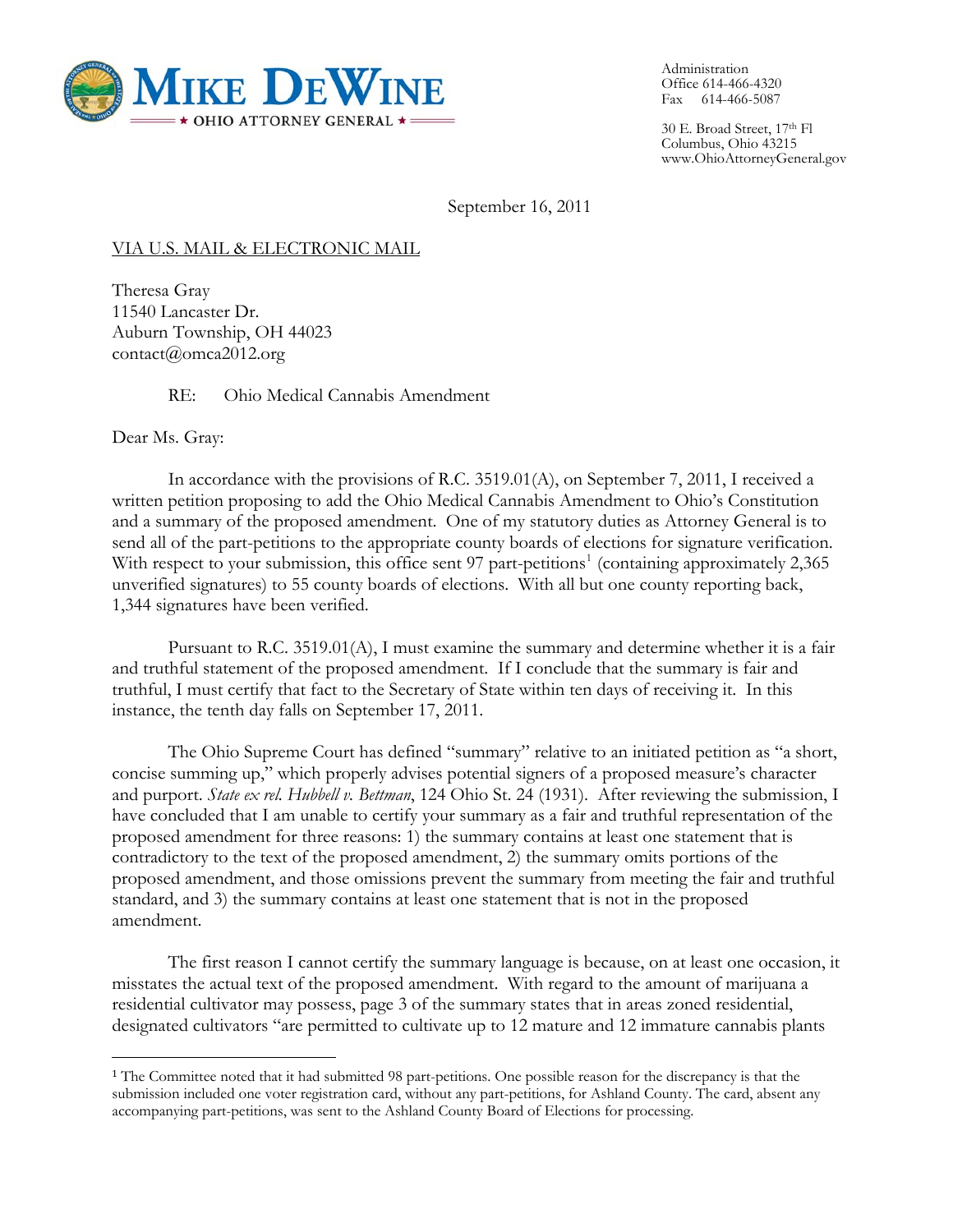### Re: Ohio Medical Cannabis Amendment

and possess up to 200 grams of usable medical cannabis," which is the equivalent amount permitted for one registered qualified patient. However, Section 25(D) of the amendment actually states that "The cultivation of cannabis in areas zoned residential shall be limited the number of immature and mature cannabis plants allowed *two* registered qualified patients and an amount of usable cannabis equal to the amount of *two* registered qualified patients." (emphasis added). Because the summary misstates the actual language of the amendment, it is not fair and truthful.

The second reason I cannot certify the summary language is that the summary fails to address several pertinent portions of the proposed amendment. For example:

- Section 20(A) of the amendment states that "All information, data and records received and kept by the Division [of Medical Cannabis Control], or its contracted agency, for the purposes of administrating this Amendment, are strictly confidential and not subject to disclosure, . . . except as necessary for authorized employees of the Division, Department [of Public Safety Investigative Unit] or law enforcement personnel to perform official duties for the Division pursuant to this Amendment." The summary fails to address this exception to Ohio's public records laws and the limited circumstances under which law enforcement entities could access information, data and records received and kept by the Division.
- Section 20(D) of the amendment states that if law enforcement personnel, or any employee of the Division of Medical Cannabis Control or its contracted agency "knowingly divulges any information contained in the secure confidential registry verification system to unauthorized persons, it shall be a crime of a third degree misdemeanor." It also states that if divulged information "pertains to a practitioner or patient's data covered under the Health Insurance Portability and Accountability Act, the crime shall be a second degree misdemeanor." Finally, the section states that if the divulged information "leads to any harm to a cardholder's person or property the crime shall be a first degree misdemeanor and added to other criminal penalties associated with the harm caused." The summary fails to address these new criminal penalties.
- Parts (G) and (H) of Section 19 of the amendment significantly modify law enforcement obligations and powers to take action against suspected wrongdoing by a confidential registry card holder or at a permitted cannabis cultivation site. These new obligations and restrictions are not addressed in the summary.
- Section 25(E) of the amendment states that commercial cultivators may possess as many plants *and* as much usable cannabis as eight qualified patients (1,600 grams). The summary, however, states that the eight-patient amount is limited to the number of plants, and makes no mention of usable cannabis. The summary fails to address the fact that a commercial cultivator would have the ability to possess up to 1,600 grams of usable medical cannabis.
- The last sentence of 25(E) of the amendment states that the newly-created Commission of Medical Cannabis Control is authorized to increase the amount of plants allowed under a commercial cultivator's permit. The summary fails to address this.
- Section 27(I) of the amendment states that a commercial cultivation permit holder may "apply for and obtain more than one permit and conduct activities allowable under all the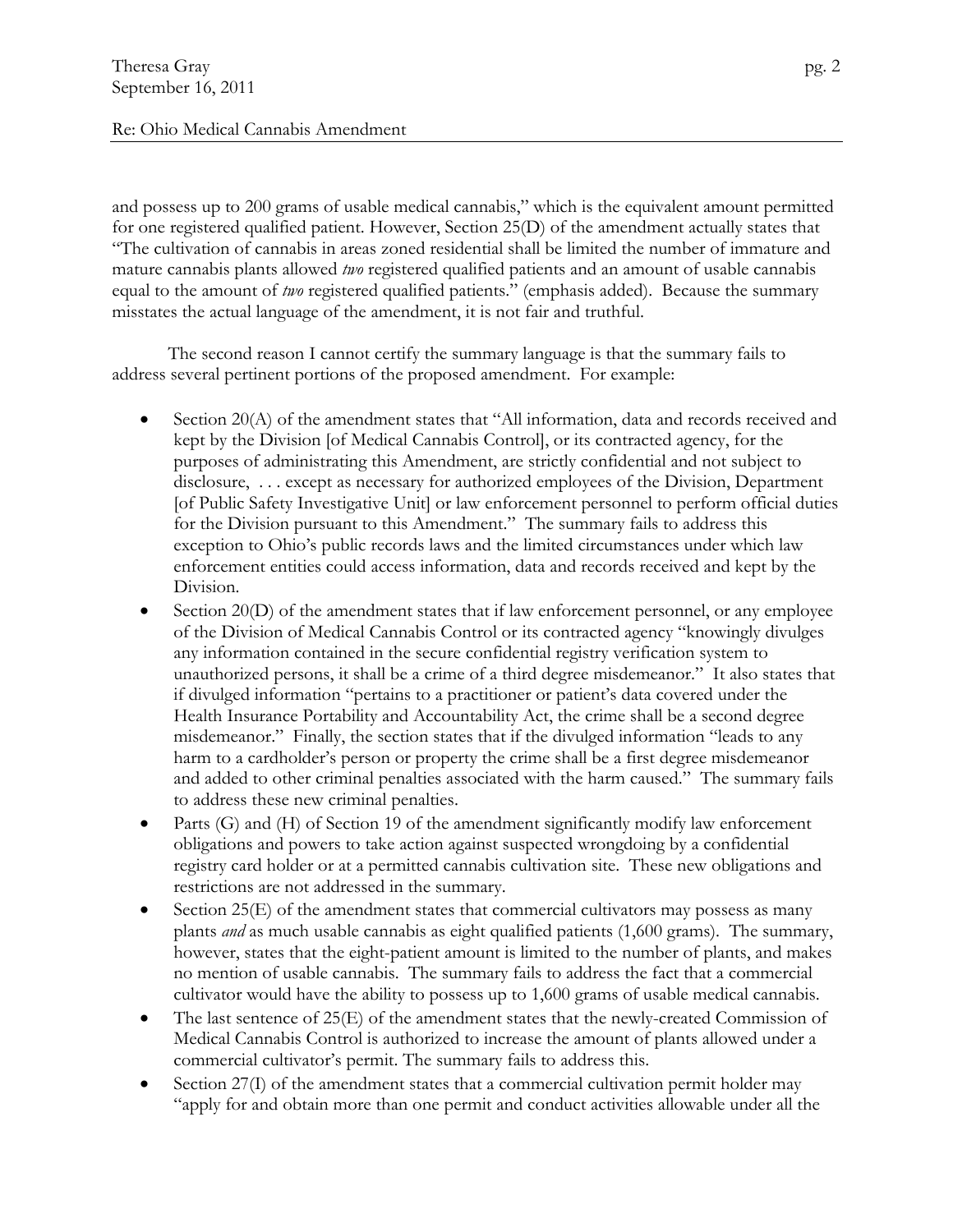### Re: Ohio Medical Cannabis Amendment

permits they hold." The fact that individuals could hold multiple permits is not mentioned in the summary.

- The summary fails to address the fact that Section 17(D) of the amendment would allow a minor with a qualifying medical condition to use medical marijuana with parental consent.
- Section  $3(L)$  of the amendment asserts that state and local law enforcement "... shall not provide any information from any cannabis-related investigation of the person or entity [who lawfully holds a permit] to any law enforcement authority that does not recognize the protection of this Amendment." Under this amendment, law enforcement agencies would be prohibited from sharing *any* investigative information with out-of-state law enforcement agencies – no matter the nature of the information – if it was initially gleaned from a cannabis-related investigation of a permit holder. This broad prohibition on information sharing between law enforcement agencies is not included in the summary.
- At least two sections in the amendment allow certain permit holders to "gift, dispense or transfer" cannabis products to cardholders. Cultivation permit holders are permitted to do this under Section 26(E), and Scientific Research Laboratory permit holders are permitted to do this with seeds, cuttings, clones, etc. under Section 30(A)(2). All fees, fines and excise taxes generated under this program would be directed to the newly-created Medical Cannabis Control Fund. Consequently, the only revenue going to the State under this amendment would be from sales tax. The fact that certain cannabis-related transactions could be conducted through transfer or gift, without benefit to the State through sales tax collection, is not mentioned in the summary.
- Section 38(B) of the amendment states that if the Division of Medical Cannabis Control fails to issue a confidential registry identification card in response to a valid application or renewal application within 28 days of its submission, "the confidential registry identification cards shall be deemed granted, . . ." This is not addressed in the summary.

 Finally, I have identified at least one statement in the summary that cannot be found in the amendment itself. The summary states that "The Treasurer of the State of Ohio shall provide a loan of up to two million dollars" to the Division of Medical Cannabis Control for hiring personnel, leasing quarters, obtaining the necessary equipment, and for any other purpose directly related to fulfilling the mission of the proposed amendment, "to be paid back with interest to the treasury within thirty months of the effective date of this Amendment." This loan is not mentioned in the text of the amendment.

 For all of these reasons, I am unable to certify the summary as a fair and truthful statement of the proposed amendment. However, I must caution that this is not intended to be an exhaustive list of all defects in the submitted summary.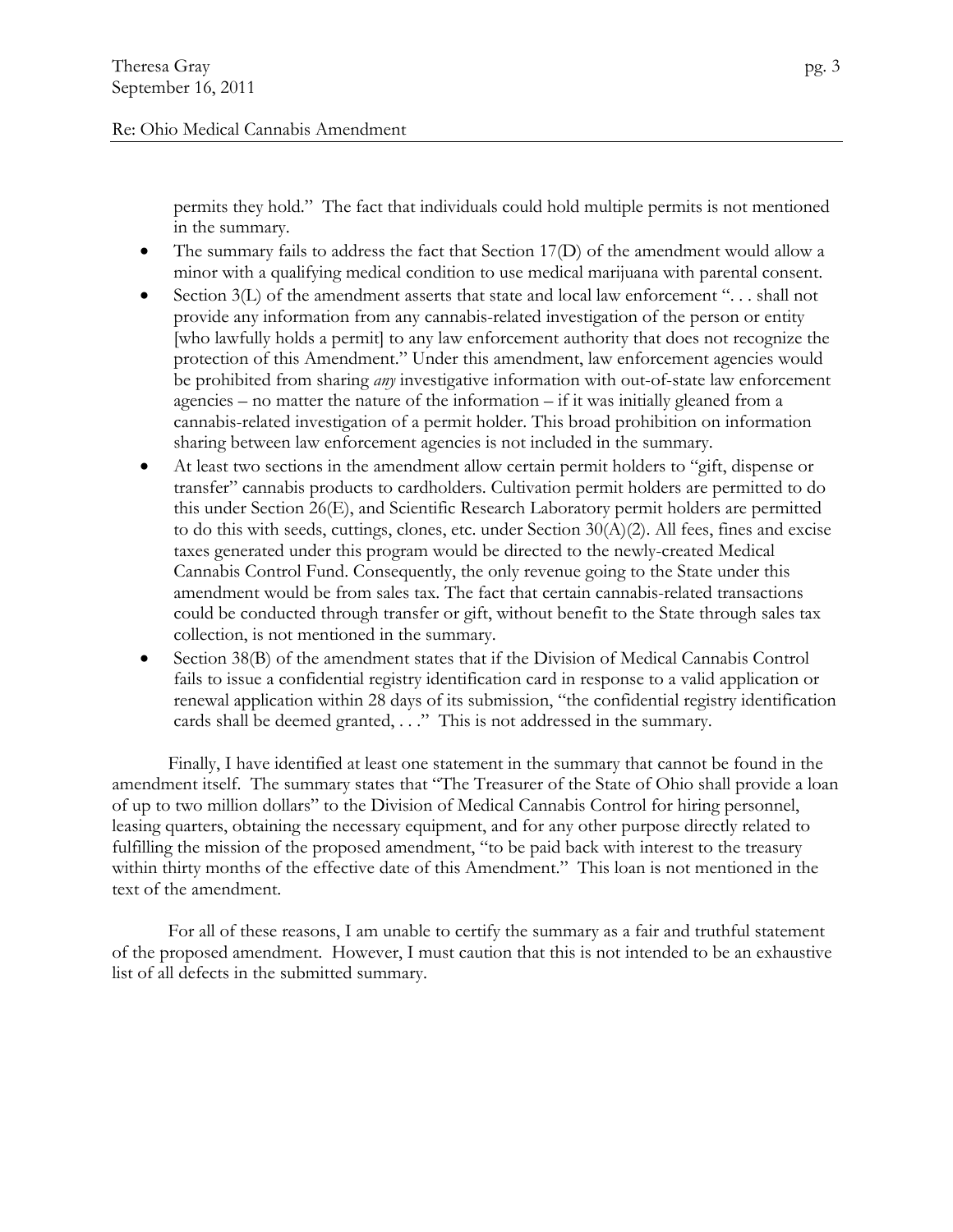Very respectfully yours,

mile Dewin

Mike DeWine Ohio Attorney General

cc: Committee to Represent the Petitioners

1021 E. Broad St. 5717 Bromley Ave. 175 Fairview Ave. 6998 SR 329, Box 18

Dr. Robert Fitrakis, Esq. Connie Everett Mary Jane Borden Don Wirtshafter, Esq. Columbus, OH 43205 Worthington, OH 43085 Westerville, OH 43081 Guysville, OH 45735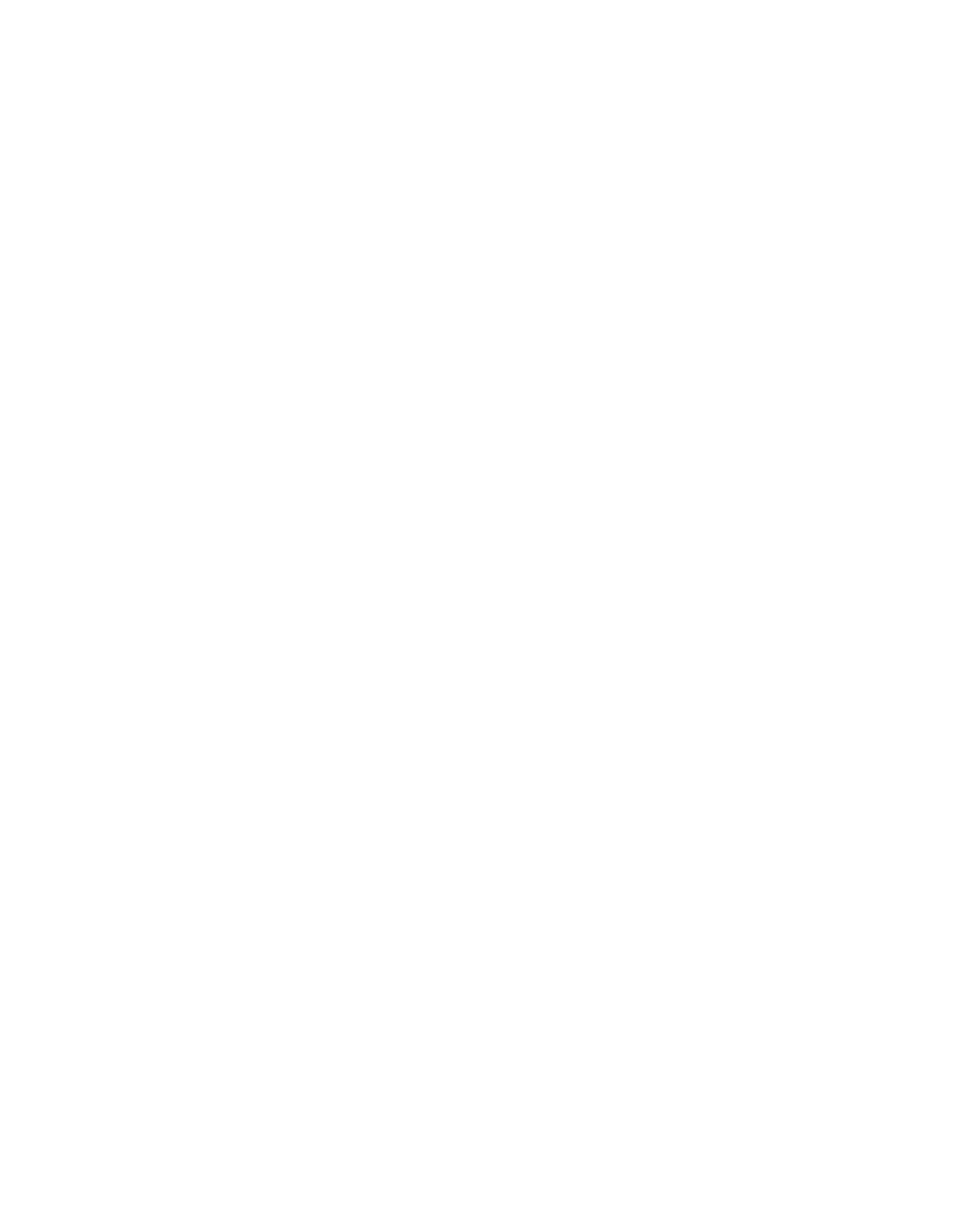# **Tally Sheet: Ohio Medical Cannabis**

| <b>Board of Elections</b>                  | Part_            | <b>Signatures</b> | <b>Invalid</b>          | Voter Regis.   | <b>UPS Tracking</b>     |
|--------------------------------------------|------------------|-------------------|-------------------------|----------------|-------------------------|
|                                            | <b>Petitions</b> | verified          | <b>Signatures</b>       | <b>Cards</b>   |                         |
| <b>Ashland County Board of Elections</b>   |                  |                   |                         |                | voter registration card |
|                                            |                  |                   |                         |                | sent by regular mail    |
| Ashtabula County Board of Elections        | $\mathbf{1}$     | $\overline{2}$    | $\mathbf 0$             |                | 4347                    |
| Athens County Board of Elections           | $\overline{1}$   | 13                | $\overline{9}$          | $\overline{2}$ | 4679                    |
| <b>Belmont County Board of Elections</b>   | $\overline{1}$   | $\overline{5}$    | $\mathbf{1}$            |                |                         |
| <b>Butler County Board of Elections</b>    | $\overline{2}$   | 17                | $\overline{5}$          |                | 4759                    |
| <b>Carroll County Board of Elections</b>   | $\mathbf{1}$     | $\mathbf{1}$      | 0                       |                | 4740                    |
| Champaign County Board of Elections        | $\mathbf{1}$     | 3                 | $\mathbf{1}$            |                | 4731                    |
| <b>Clark County Board of Elections</b>     | $\overline{2}$   | $\overline{5}$    | 3                       |                | 4722                    |
| <b>Clermont County Board of Elections</b>  | $\overline{1}$   | $\overline{0}$    | $\overline{5}$          |                | 4713                    |
| <b>Clinton County Board of Elections</b>   | $\mathbf{1}$     | $\mathbf{1}$      | 0                       |                | 4704                    |
| Columbiana County Board of Elections       | $\mathbf{1}$     | 1                 | 0                       |                | 4697                    |
| <b>Crawford County Board of Elections</b>  | $\mathbf{1}$     | $\mathbf 1$       | 0                       | 1              | 4688                    |
| Cuyahoga County Board of Elections         | 4                | 58                | $\overline{71}$         | $\overline{3}$ | 8264                    |
| Delaware County Board of Elections         | $\overline{2}$   | 35                | $\overline{25}$         | $\overline{6}$ | 8255                    |
| <b>Erie County Board of Elections</b>      | $\mathbf{1}$     | 1                 | 0                       |                | 8246                    |
| <b>Fairfield County Board of Elections</b> | $\mathbf{1}$     | 39                | 12                      | 8              | 8237                    |
| Franklin County Board of Elections         | 18               | 884               | 651                     | 118            |                         |
| Geauga County Board of Elections           | $\overline{2}$   | 10                | 5                       |                | 8228                    |
| <b>Greene County Board of Elections</b>    | $\mathbf{1}$     | 9                 | $\overline{\mathbf{4}}$ |                | 8219                    |
| <b>Guernsey County Board of Elections</b>  | $\mathbf{1}$     | $\mathbf 0$       | 3                       | 1              | 8200                    |
| Hamilton County Board of Elections         | 4                | 31                | 8                       | 6              | 8193                    |
| Hancock County Board of Elections          | $\mathbf{1}$     | 6                 | 5                       |                | 8184                    |
| Henry County Board of Elections            | 1                | $\mathbf{1}$      | $\mathbf{1}$            |                | 4301                    |
| <b>Hocking County Board of Elections</b>   | $\mathbf{1}$     | $\overline{2}$    | $\mathbf{1}$            |                | 4310                    |
| Huron County Board of Elections            | $\mathbf{1}$     | $\mathbf 0$       | $\mathbf{1}$            |                | 4329                    |
| Knox County Board of Elections             | $\mathbf{1}$     | 3                 | $\overline{2}$          | $\mathbf{1}$   | 4338                    |
| Lake County Board of Elections             | $\mathbf{1}$     | $\mathbf 0$       | $\mathbf{1}$            |                | 5443                    |
| Licking County Board of Elections          | $\overline{2}$   | $\overline{21}$   | $\overline{26}$         | $\overline{3}$ | 5452                    |
| Logan County Board of Elections            | $\overline{1}$   | $\overline{2}$    | $\mathbf{1}$            | $\overline{1}$ | 5461                    |
| Lorain County Board of Elections           | $\overline{3}$   | 11                | $\overline{5}$          |                | 5470                    |
| <b>Lucas County Board of Elections</b>     | 3                | 34                | 19                      | $\overline{2}$ | 5489                    |
| Madison County Board of Elections          | $\mathbf{1}$     | $\overline{7}$    | 3                       | 1              | 5498                    |
| Mahoning County Board of Elections         | $\mathbf{1}$     | 18                | $\mathbf{1}$            | $\overline{2}$ | 5505                    |